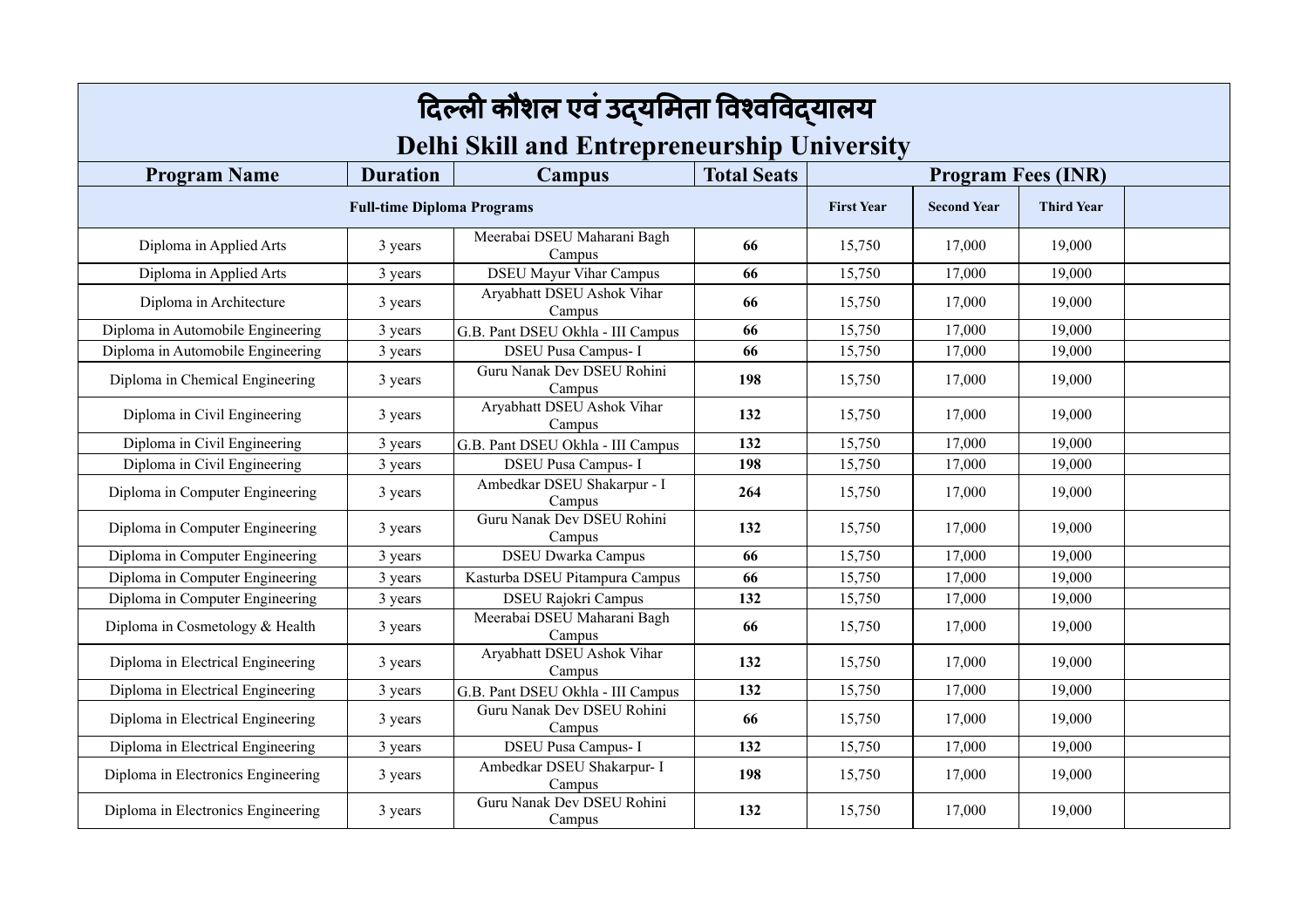| Diploma in Electronics Engineering                 | 3 years | Kasturba DSEU Pitampura Campus        | 132            | 15,750                    | 17,000             | 19,000            |  |
|----------------------------------------------------|---------|---------------------------------------|----------------|---------------------------|--------------------|-------------------|--|
| Diploma in Electronics Engineering                 | 3 years | Meerabai DSEU Maharani Bagh<br>Campus | 132            | 15,750                    | 17,000             | 19,000            |  |
| Diploma in Electronics Engineering                 | 3 years | <b>DSEU Pusa Campus-I</b>             | 132            | 15,750                    | 17,000             | 19,000            |  |
| Diploma in Fashion Design & Technology             | 3 years | Kasturba DSEU Pitampura Campus        | 66             | 15,750                    | 17,000             | 19,000            |  |
| Diploma in Fashion Design & Technology             | 3 years | Aryabhatt DSEU Ashok Vihar<br>Campus  | 66             | 15,750                    | 17,000             | 19,000            |  |
| Diploma in Interior Design                         | 3 years | Meerabai DSEU Maharani Bagh<br>Campus | 66             | 15,750                    | 17,000             | 19,000            |  |
| Diploma in Interior Design                         | 3 years | Aryabhatt DSEU Ashok Vihar<br>Campus  | 66             | 15,750                    | 17,000             | 19,000            |  |
| Diploma in Mechanical Engineering                  | 3 years | Aryabhatt DSEU Ashok Vihar<br>Campus  | 198            | 15,750                    | 17,000             | 19,000            |  |
| Diploma in Mechanical Engineering                  | 3 years | G.B. Pant DSEU Okhla - III Campus     | 198            | 15,750                    | 17,000             | 19,000            |  |
| Diploma in Mechanical Engineering                  | 3 years | DSEU Okhla - II Campus                | 66             | 15,750                    | 17,000             | 19,000            |  |
| Diploma in Mechanical Engineering                  | 3 years | Guru Nanak Dev DSEU Rohini<br>Campus  | 132            | 15,750                    | 17,000             | 19,000            |  |
| Diploma in Mechanical Engineering                  | 3 years | <b>DSEU Pusa Campus-I</b>             | 132            | 15,750                    | 17,000             | 19,000            |  |
| Diploma in Mechanical Engineering                  | 3 years | <b>DSEU Wazirpur - I Campus</b>       | 132            | 15,750                    | 17,000             | 19,000            |  |
| Diploma in Pharmacy                                | 2 years | <b>DSEU Dwarka Campus</b>             | 66             | 15,750                    | 17,000             | 19,000            |  |
| Diploma in Pharmacy                                | 2 years | Meerabai DSEU Maharani Bagh<br>Campus | 66             | 15,750                    | 17,000             | N/A               |  |
| Diploma in Printing Technology                     | 3 years | <b>DSEU Pusa Campus-I</b>             | 66             | 15,750                    | 17,000             | 19,000            |  |
| Diploma in Tool and Die Making                     | 3 years | <b>DSEU Wazirpur - I Campus</b>       | 132            | 15,750                    | 17,000             | 19,000            |  |
|                                                    |         |                                       |                | <b>Program Fees (INR)</b> |                    |                   |  |
| <b>Part-time Diploma Programs</b>                  |         |                                       |                | <b>First Year</b>         | <b>Second Year</b> | <b>Third Year</b> |  |
| Diploma in Electrical Engineering                  | 3 years | Aryabhatt DSEU Ashok Vihar<br>Campus  | 132            | 21,000                    | 22,050             | 23,100            |  |
| Diploma in Mechanical Engineering                  | 3 years | Aryabhatt DSEU Ashok Vihar<br>Campus  | 132            | 21,000                    | 22,050             | 23,100            |  |
|                                                    |         |                                       |                | <b>Program Fees (INR)</b> |                    |                   |  |
| <b>Advanced Diploma Program</b>                    |         |                                       |                | <b>First Year</b>         | <b>Second Year</b> | <b>Third Year</b> |  |
| Advanced Diploma in Automotive<br>Mechatronics     | 1 year  | G.B. Pant DSEU Okhla - III Campus     | 20             | 1,00,000                  | N/A                | N/A               |  |
| <b>Lateral Entry to Full-time Diploma Programs</b> |         |                                       |                | <b>Program Fees (INR)</b> |                    |                   |  |
|                                                    |         |                                       |                | <b>First Year</b>         | <b>Second Year</b> | <b>Third Year</b> |  |
| Diploma in Applied Arts                            | 2 years | Meerabai DSEU Maharani Bagh<br>Campus | $\overline{7}$ | N/A                       | 16,500             | 18,000            |  |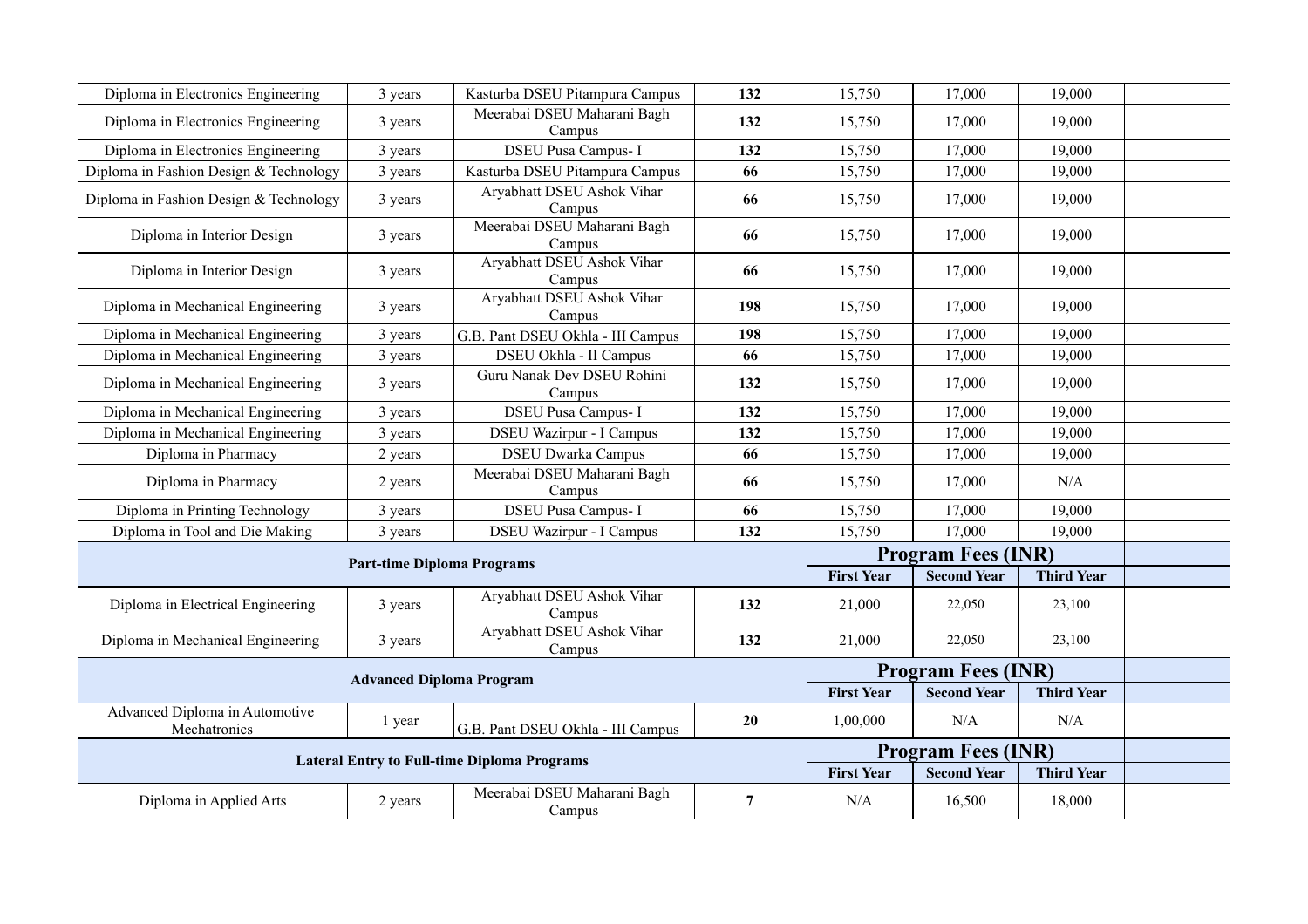| Diploma in Architecture            | 2 years | Aryabhatt DSEU Ashok Vihar<br>Campus  | $\overline{7}$ | N/A | 16,500 | 18,000 |  |
|------------------------------------|---------|---------------------------------------|----------------|-----|--------|--------|--|
| Diploma in Automobile Engineering  | 2 years | G.B. Pant DSEU Okhla - III Campus     | $\overline{7}$ | N/A | 16,500 | 18,000 |  |
| Diploma in Automobile Engineering  | 2 years | <b>DSEU Pusa Campus</b>               | $\overline{7}$ | N/A | 16,500 | 18,000 |  |
| Diploma in Chemical Engineering    | 2 years | Guru Nanak Dev DSEU Rohini<br>Campus  | 14             | N/A | 16,500 | 18,000 |  |
| Diploma in Civil Engineering       | 2 years | Aryabhatt DSEU Ashok Vihar<br>Campus  | 14             | N/A | 16,500 | 18,000 |  |
| Diploma in Civil Engineering       | 2 years | G.B. Pant DSEU Okhla - III Campus     | 14             | N/A | 16,500 | 18,000 |  |
| Diploma in Civil Engineering       | 2 years | Kasturba DSEU Pitampura Campus        | $\overline{7}$ | N/A | 16,500 | 18,000 |  |
| Diploma in Civil Engineering       | 2 years | <b>DSEU Pusa Campus</b>               | 20             | N/A | 16,500 | 18,000 |  |
| Diploma in Computer Engineering    | 2 years | Ambedkar DSEU Shakarpur-I<br>Campus   | 27             | N/A | 16,500 | 18,000 |  |
| Diploma in Computer Engineering    | 2 years | Guru Nanak Dev DSEU Rohini<br>Campus  | 14             | N/A | 16,500 | 18,000 |  |
| Diploma in Computer Engineering    | 2 years | <b>DSEU Dwarka Campus</b>             | $\overline{7}$ | N/A | 16,500 | 18,000 |  |
| Diploma in Computer Engineering    | 2 years | Kasturba DSEU Pitampura Campus        | $\overline{7}$ | N/A | 16,500 | 18,000 |  |
| Diploma in Computer Engineering    | 2 years | <b>DSEU Rajokri Campus</b>            | 14             | N/A | 16,500 | 18,000 |  |
| Diploma in Electrical Engineering  | 2 years | Aryabhatt DSEU Ashok Vihar<br>Campus  | 14             | N/A | 16,500 | 18,000 |  |
| Diploma in Electrical Engineering  | 2 years | G.B. Pant DSEU Okhla - III Campus     | 14             | N/A | 16,500 | 18,000 |  |
| Diploma in Electrical Engineering  | 2 years | Guru Nanak Dev DSEU Rohini<br>Campus  | $\overline{7}$ | N/A | 16,500 | 18,000 |  |
| Diploma in Electrical Engineering  | 2 years | <b>DSEU Pusa Campus-I</b>             | 14             | N/A | 16,500 | 18,000 |  |
| Diploma in Electronics Engineering | 2 years | Ambedkar DSEU Shakarpur-I<br>Campus   | 20             | N/A | 16,500 | 18,000 |  |
| Diploma in Electronics Engineering | 2 years | Guru Nanak Dev DSEU Rohini<br>Campus  | 14             | N/A | 16,500 | 18,000 |  |
| Diploma in Electronics Engineering | 2 years | Kasturba DSEU Pitampura Campus        | 14             | N/A | 16,500 | 18,000 |  |
| Diploma in Electronics Engineering | 2 years | Meerabai DSEU Maharani Bagh<br>Campus | 14             | N/A | 16,500 | 18,000 |  |
| Diploma in Electronics Engineering | 2 years | <b>DSEU Pusa Campus-I</b>             | 14             | N/A | 16,500 | 18,000 |  |
| Diploma in Fashion Technology      | 2 years | Kasturba DSEU Pitampura Campus        | $\overline{7}$ | N/A | 16,500 | 18,000 |  |
| Diploma in Interior Design         | 2 years | Meerabai DSEU Maharani Bagh<br>Campus | $\overline{7}$ | N/A | 16,500 | 18,000 |  |
| Diploma in Mechanical Engineering  | 2 years | Aryabhatt DSEU Ashok Vihar<br>Campus  | 20             | N/A | 16,500 | 18,000 |  |
| Diploma in Mechanical Engineering  | 2 years | G.B. Pant DSEU Okhla - III Campus     | 20             | N/A | 16,500 | 18,000 |  |
| Diploma in Mechanical Engineering  | 2 years | DSEU Okhla - II Campus                | $\overline{7}$ | N/A | 16,500 | 18,000 |  |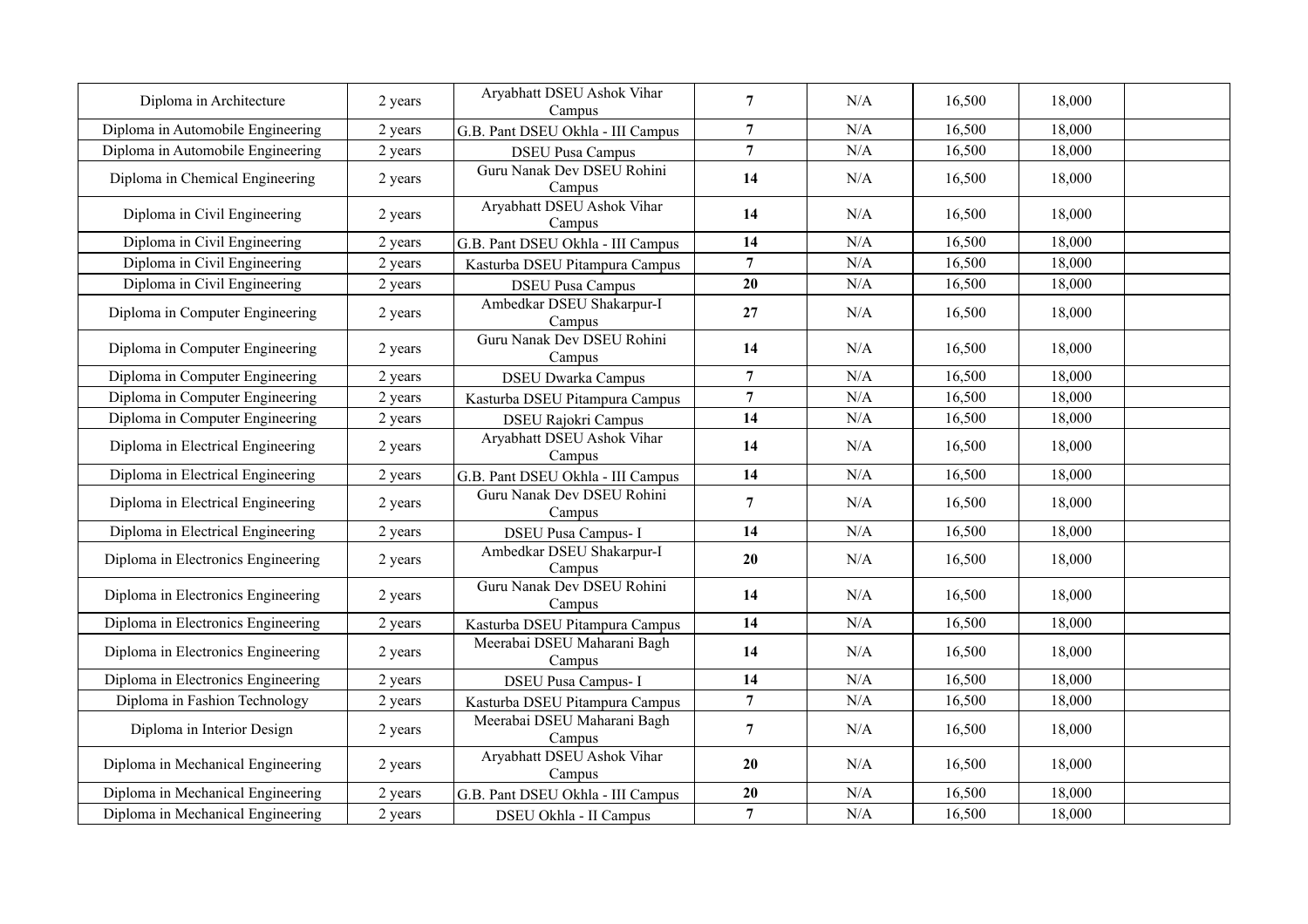| Diploma in Mechanical Engineering                  | 2 years | Guru Nanak Dev DSEU Rohini<br>Campus        | 14             | N/A               | 16,500                    | 18,000            |                    |
|----------------------------------------------------|---------|---------------------------------------------|----------------|-------------------|---------------------------|-------------------|--------------------|
| Diploma in Mechanical Engineering                  | 2 years | <b>DSEU Pusa Campus-I</b>                   | 20             | N/A               | 16,500                    | 18,000            |                    |
| Diploma in Mechanical Engineering                  | 2 years | <b>DSEU Wazirpur - I Campus</b>             | 10             | N/A               | 16,500                    | 18,000            |                    |
| Diploma in Printing Technology                     | 2 years | <b>DSEU Pusa Campus-I</b>                   | $\overline{7}$ | N/A               | 16,500                    | 18,000            |                    |
| Diploma in Tool and Die Making                     | 2 years | DSEU Okhla - II Campus                      | $7\phantom{.}$ | N/A               | 16,500                    | 18,000            |                    |
| Diploma in Tool and Die Making                     | 2 years | <b>DSEU Wazirpur - I Campus</b>             | 10             | N/A               | 16,500                    | 18,000            |                    |
|                                                    |         |                                             |                |                   | <b>Program Fees (INR)</b> |                   |                    |
| <b>Undergraduate Degree Programs</b>               |         |                                             |                | <b>First Year</b> | <b>Second Year</b>        | <b>Third Year</b> | <b>Fourth Year</b> |
| B.A. / B.Sc. (Aesthetics and Beauty<br>Therapy)    | 3 years | <b>DSEU Siri Fort Campus</b>                | 66             | 42,000            | 46,000                    | 50,000            | N/A                |
| B.A. (Digital Media & Design)                      | 3 years | <b>DSEU Mayur Vihar Campus</b>              | 132            | 52,500            | 57,000                    | 63,000            | N/A                |
| B.A. (Spanish)                                     | 3 years | <b>DSEU Siri Fort Campus</b>                | 33             | 52,500            | 57,000                    | 63,000            | N/A                |
| BBA (Banking, Financial Services and<br>Insurance) | 3 years | Bhai Parmanand DSEU Shakarpur -II<br>Campus | 198            | 52,500            | 57,000                    | 63,000            | N/A                |
| BBA (Banking, Financial Services and<br>Insurance) | 3 years | <b>DSEU Dwarka Campus</b>                   | 132            | 52,500            | 57,000                    | 63,000            | N/A                |
| BBA (Facilities and Hygiene Management)            | 3 years | <b>DSEU Dwarka Campus</b>                   | 66             | 52,500            | 57,000                    | 63,000            | N/A                |
| <b>BBA</b> (Retail Management)                     | 3 years | <b>DSEU Pusa Campus-II</b>                  | 66             | 42,000            | 46,000                    | 50,000            | N/A                |
| <b>BBA</b> (Retail Management)                     | 3 years | <b>DSEU Vivek Vihar Campus</b>              | 66             | 42,000            | 46,000                    | 50,000            | N/A                |
| <b>B.Com.</b> (Business Process Management)        | 3 years | <b>DSEU Vivek Vihar Campus</b>              | 264            | 31,500            | 34,000                    | 38,000            | N/A                |
| B.Sc. (Data Analytics)                             | 3 years | Bhai Parmanand DSEU Shakarpur -II<br>Campus | 132            | 52,500            | 57,000                    | 63,000            | N/A                |
| B.Sc. (Data Analytics)                             | 3 years | DSEU Rajokri Campus                         | 66             | 52,500            | 57,000                    | 63,000            | N/A                |
| B.Sc. (Medical Laboratory Technology)              | 3 years | <b>DSEU Dwarka Campus</b>                   | 132            | 42,000            | 46,000                    | 50,000            | N/A                |
| B.Sc. (Medical Laboratory Technology)              | 3 years | Meerabai DSEU Maharani Bagh<br>Campus       | 66             | 42,000            | 46,000                    | 50,000            | N/A                |
| BMS (E-commerce Operations)                        | 3 years | <b>DSEU Pusa Campus-II</b>                  | 66             | 52,500            | 57,000                    | 63,000            | N/A                |
| <b>BMS</b> (Land Transportation)                   | 3 years | <b>DSEU Pusa Campus-II</b>                  | 66             | 31,500            | 34,000                    | 38,000            | N/A                |
| <b>BCA</b>                                         | 3 years | Ambedkar DSEU Shakarpur- I<br>Campus        | 132            | 44,100            | 44,100                    | 44,100            | N/A                |
| <b>BCA</b>                                         | 3 years | <b>DSEU Dwarka Campus</b>                   | 66             | 44,100            | 44,100                    | 44,100            | N/A                |
| <b>BCA</b>                                         | 3 years | Kasturba DSEU Pitampura Campus              | 66             | 44,100            | 44,100                    | 44,100            | N/A                |
| <b>B.</b> Library Sciences                         | 1 year  | <b>DSEU Vivek Vihar Campus</b>              | 66             | 33,000            | N/A                       | N/A               | N/A                |
| <b>B.Optometry</b>                                 | 4 years | <b>DSEU Dheerpur Campus</b>                 | 198            | 33,000            | 36,000                    | 40,000            | 44,000             |
| <b>BBA</b> Automotive Retail Management            | 3 years | <b>DSEU Pusa Campus-II</b>                  | 66             | 44,000            | 48,000                    | 53,000            | N/A                |